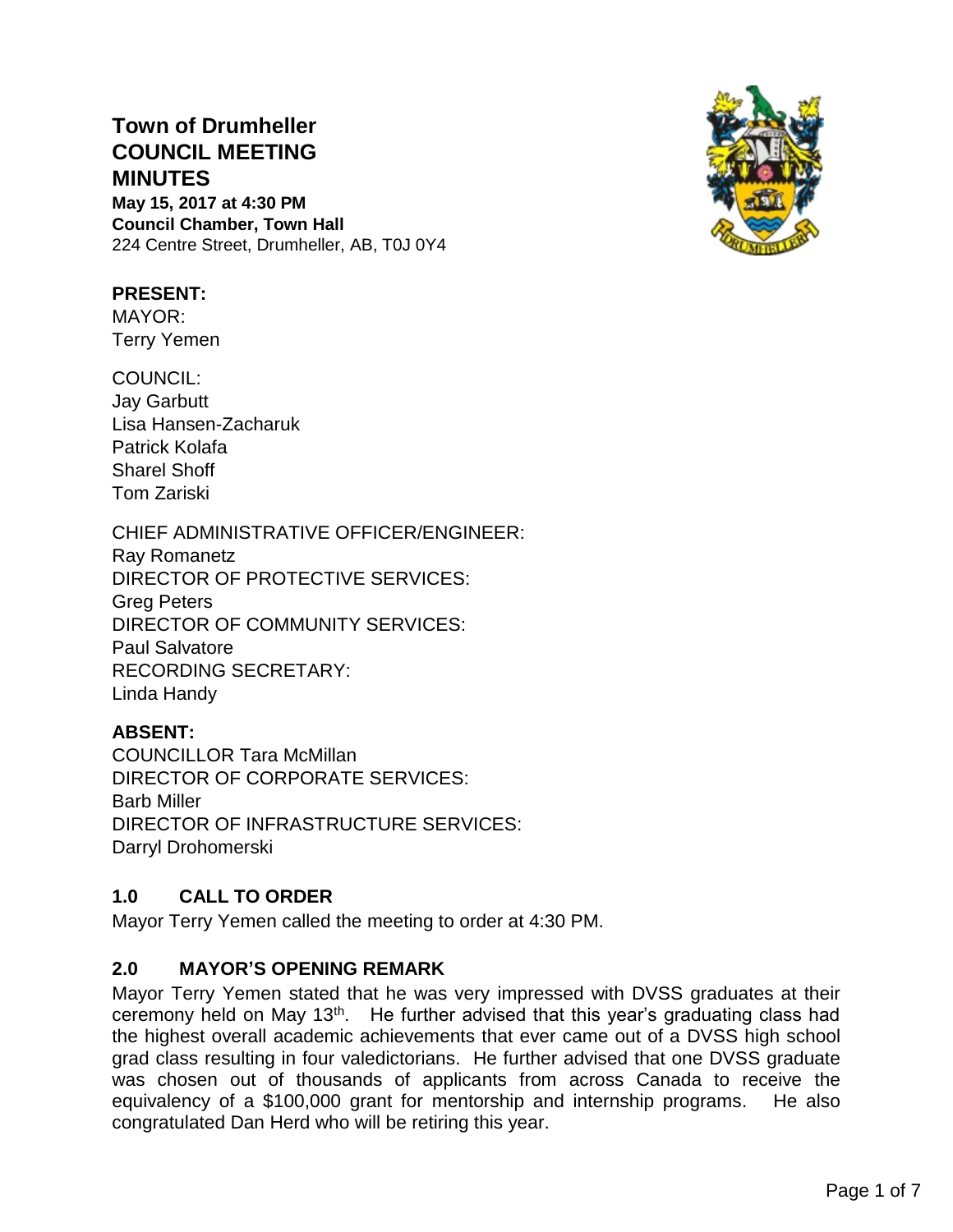Mayor Yemen further advised that he, along with other elected officials, met with the new chief of the Siksika Nation and discussed a joint venture on tourism projects.

# **3.0 PUBLIC HEARING**

# **4.0 ADOPTION OF AGENDA**

**MO2017.52** Hansen-Zacharuk, Kolafa moved to adopt the agenda as presented. Carried unanimously.

# **5.0 MINUTES**

# **5.1. ADOPTION OF REGULAR COUNCIL MEETING MINUTES**

5.1.1 Regular Council Meeting Minutes of May 1, 2017

**MO2017.53** Zariski, Garbutt moved to adopt the Regular Council Meeting Minutes of May 1, 2017 as presented. Carried unanimously.

# **5.2. MINUTES OF MEETING PRESENTED FOR INFORMATION**

- **5.3. BUSINESS ARISING FROM THE MINUTES**
- **6.0 DELEGATIONS**
- **7.0 COMMITTEE OF THE WHOLE RECOMMENDATIONS**
- **8.0 REQUEST FOR DECISION REPORTS**

# **8.1 CAO**

# **8.1.1 Bylaw 03.17 being the Mill Rate Bylaw**

R. Romanetz presented the Mill Rate Bylaw noting several factors that impact the overall property tax bill for residents. He reviewed the impacts as follows: the Town's 2017 municipal requisition with a 0% increase; the Alberta School Foundation Fund requisition with a slight decrease, the Drumheller and District Seniors Foundation requisition with an increase of 4.12%, and an overall total assessment value decrease of 1.7% for residential and 3.5% for commercial. He further noted that, based on these factors, a residential property assessment of \$200,000 in 2016 will see an increase of \$8.03 on their 2017 tax bill. He recommended that Council proceed to all three readings of the bylaw.

# **MO2017.54** Shoff, Garbutt moved first reading of Bylaw 03.17.

Councillor J. Garbutt requested that Administration articulate to the public in a press release that there are several factors that impact a homeowner's tax notice. R. Romanetz confirmed that the press release had already been prepared. Vote on Motion: Carried unanimously.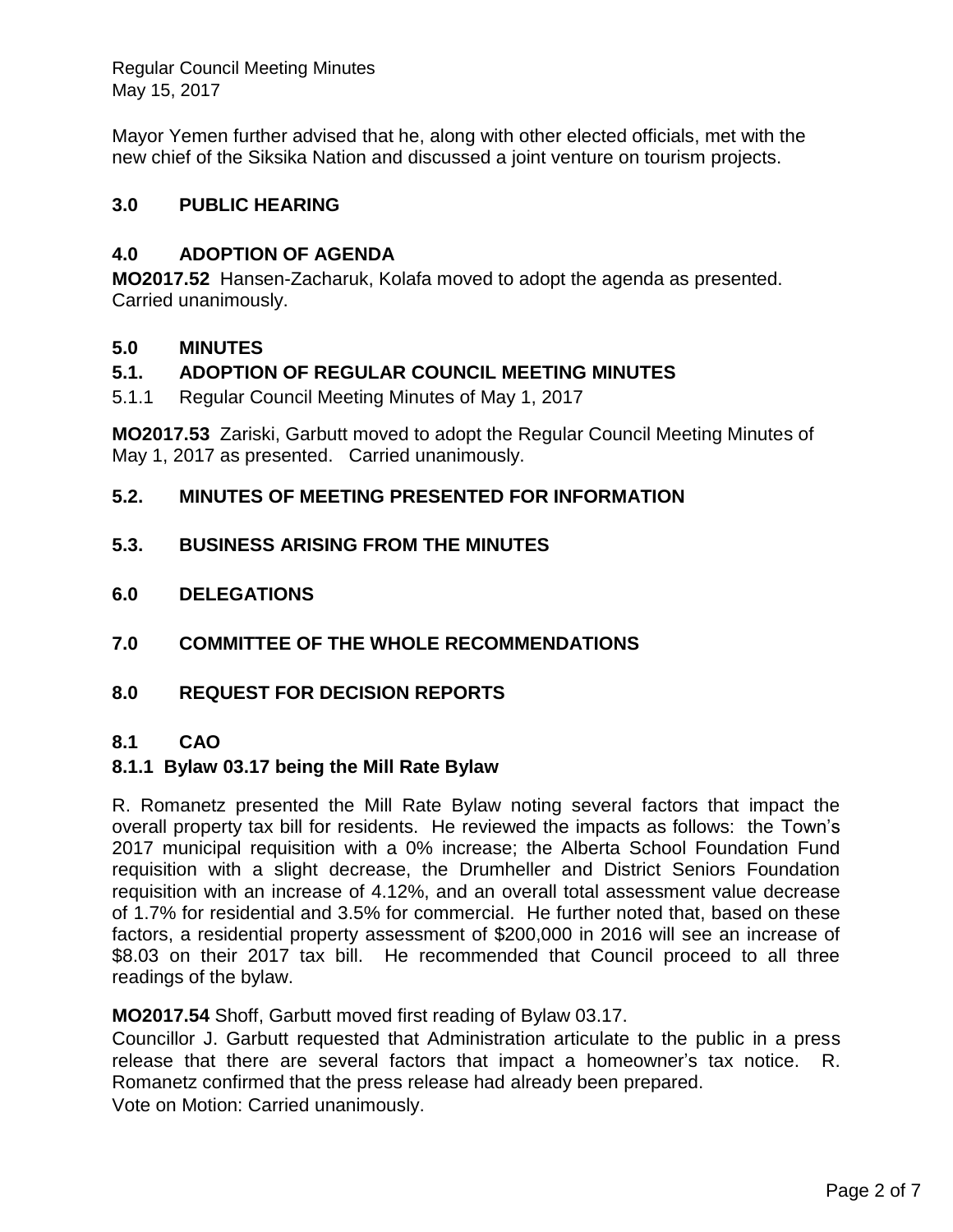**MO2017.55** Kolafa, Hansen-Zacharuk moved second reading of Bylaw 03.17 Carried unanimously.

**MO2017.56** Garbutt, Hansen-Zacharuk moved no objection to third reading of Bylaw 03.17. Carried unanimously.

**MO2017.57** Hansen-Zacharuk, Shoff moved third reading of bylaw 03.17. Carried unanimously.

# **8.1.2. RFD – 2017 Road Improvement Program Tender Award**

R. Romanetz advised that eight tenders were received for the Road Improvement Program ranging from a low of \$1,267,975.50 to a high of \$1,778,205.80. He further advised that work in 2017 is broken down into three (3) parts and includes \$325,561.70 for Alberta Transportation, \$91,956.06 as requested by the developers of Riverside Estates (former St. Anthony's) and the Town's portion includes \$850,457.90 of road work plus an engineering component for all three (3) parts. He noted that the pre-tender estimate for the entire project was \$1,531,030.00. He further explained that the Town has not received a proper petition as of yet for the Riverside Estates work as the developer did not want to commit until the pricing was in. Once the developer agrees to proceed with the laneway paving and a proper petition is received, the Town is required to prepare a local improvement bylaw as the homeowners abutting the local improvement would be required to pay for the work. He stated that the total project costs are \$1,440,550.50. He also stated that the consultant provided a letter of recommendation regarding ConSite Construction as the low bidder.

**MO2017.58** Zariski, Hansen-Zacharuk moved that Council award the 2017 Road Improvement Program project to the low bidder, ConSite Construction Ltd., for the sum of \$1,267,975.50 excluding GST, subject to Alberta Transportation approval for Schedule C & D and a local improvement bylaw for Riverside Estates (former St. Anthony's) Lane Paving.

Councillor P. Kolafa asked if the culvert replacement on Secondary Highway 575 is separate work from this project. R. Romanetz stated yes, as this work is along a secondary highway belonging to Alberta Transportation. Councillor P. Kolafa further asked if the savings will result in additional work being done in our community. R. Romanetz stated that he will be meeting with Alberta Transportation in the near future and will ask if they are willing to have the saved dollars going towards the curb work on Highway 9.

Councillor L. Hansen-Zacharuk noted that Schedule D pricing appears low for the type of worked intended. R. Romanetz stated that the work scheduled for the south hill entrance would be for a turnout lane rather than a complete paved area such as the north hill entrance. He further noted that it would be the Town's intention to discuss with Alberta Transportation if there may be some enhancements included in this project considering their portion of work is under budgeted.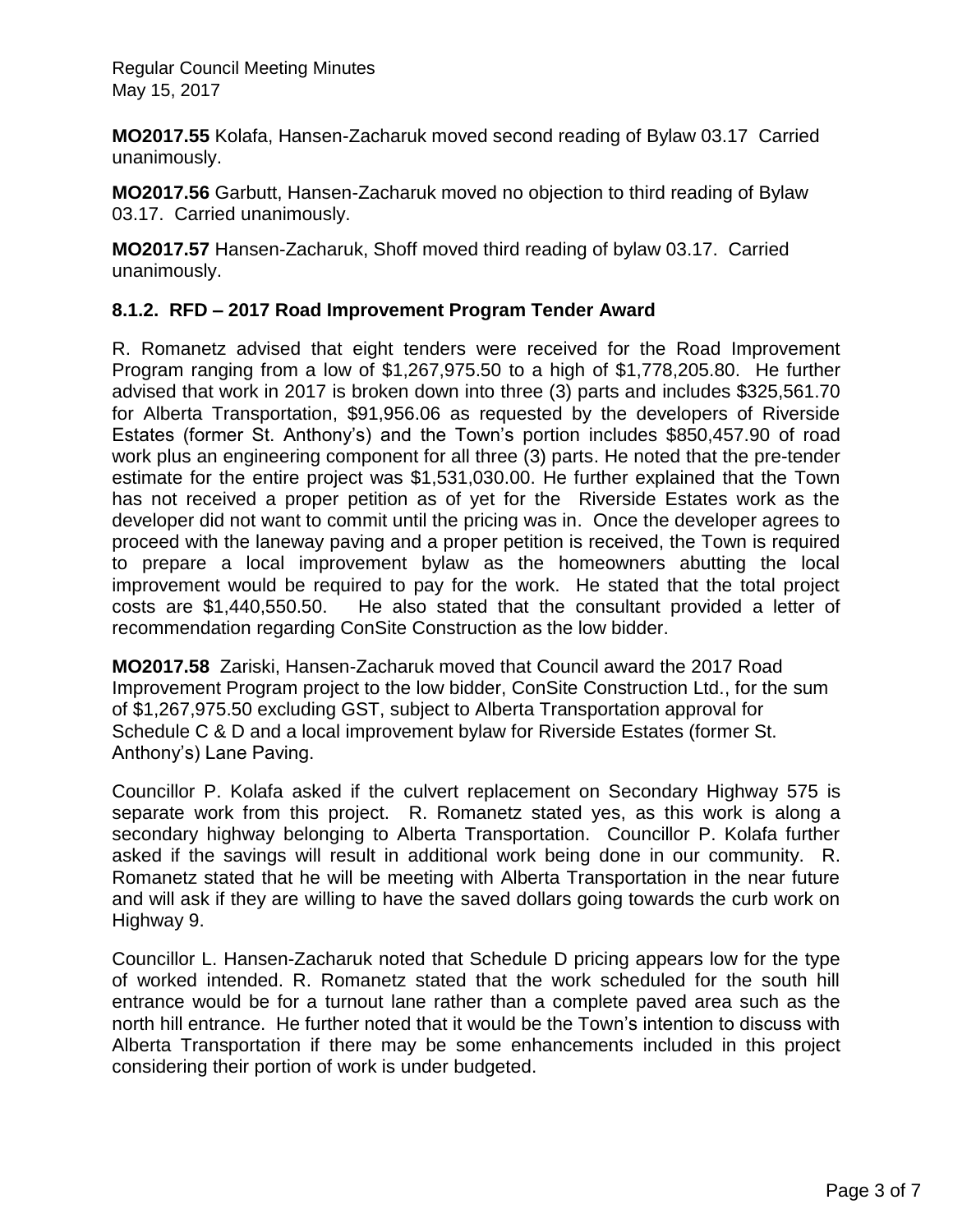Councillor J. Garbutt asked for the list of work involved for Schedule A and B. R. Romanetz advised that the Drumheller Mail published a full listing of the work which includes:

- 2<sup>nd</sup> Avenue West from west of 7<sup>th</sup> Street to west of 8<sup>th</sup> Street
- 6<sup>th</sup> Street West from 2<sup>nd</sup> Avenue West to 3<sup>rd</sup> Avenue West
- North Railway Avenue from West side 17<sup>th</sup> Street East to 19<sup>th</sup> Street East (in front of the DVSS),
- 2<sup>nd</sup> Street Southeast from south side Hunts Drive to south side 1<sup>st</sup> Street Southeast
- 6<sup>th</sup> Avenue Southwest from 1<sup>st</sup> Street Southwest to Dead End
- Roper Road from south end of bridge to Railway Avenue

He further explained that the  $2<sup>nd</sup>$  Street Southeast work is the start of what will be a three year program in this area.

Councillor T. Zariski asked if Alberta Transportation has scheduled work for Secondary Highway 838 (North Dinosaur Trail), being the main highway to the Tyrrell Museum which is getting very bumpy. R. Romanetz advised that Alberta Transportation is aware that they need to do an overlay on Secondary Highway 838, however it is not in their three year plan. He further advised that he will discuss the matter with them again.

Vote on Motion: Carried unanimously.

# **8.2. DIRECTOR OF INFRASTRUCTURE SERVICES**

# **8.3. DIRECTOR OF CORPORATE SERVICES**

# **8.4. DIRECTOR OF COMMUNITY SERVICES**

# **8.4.1 Economic Development Advisory Committee – Julia Fielding**

J. Fielding stated that, based on discussions held at Council's Committee Meeting of May  $8<sup>th</sup>$  and the Strategic Planning Session held on March 30<sup>th</sup> regarding the areas of focus for the budget amendments, the Economic Development Advisory Committee has identified four target areas to pursue: Downtown, Service Industries, Tourism and Communication. She further explained that the Mayor and Town Administration met with the Alberta Rural Practitioners Action Plan Committee on May  $8<sup>th</sup>$  to start discussions on retention and attraction of medical professionals. She advised that this Committee will be spearheaded by the Chamber of Commerce.

With regards to branding, the Town and Travel Drumheller are currently recruiting a photographer to create an updated photograph portfolio to be used in promotional campaigns. CTV Calgary will be filming a segment on living and working in Drumheller in the near future. A consultation event was held on June  $12<sup>th</sup>$  to discuss downtown improvements, working along with the Infrastructure Department on areas where we can promote our logo as well as creating a dinowalk where residents can use their cell phone to find out more about specific dinosaurs displayed on medallions affixed to the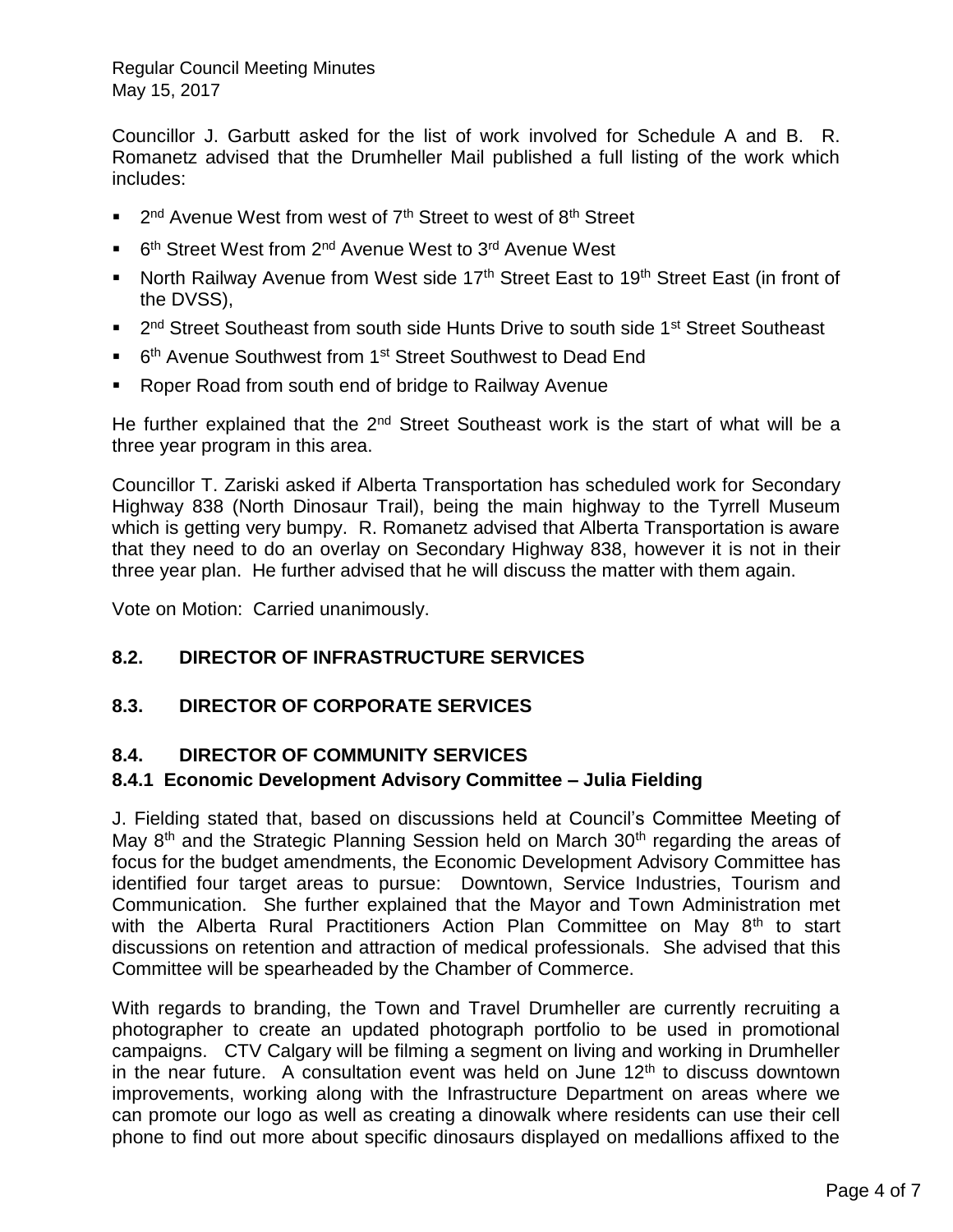wayfinding signs. P. Salvatore explained that the Tyrrell Museum is involved in this project and will sign off on accuracy of the dinosaur app message. He further explained that each of the dinosaurs on the medallions can be traced to Drumheller's natural historical past. Travel Drumheller has agreed to partner with the Town on this initiative and the dinowalk.ca domain has been registered. He further explained that the Committee proposed to rename some streets in downtown core such as Centre Street being called Centrasaurus.

With regards to the contract position, the Town will create a link on their website "invest in Drumheller". Working with CAEP to create a business attraction package (*Move to / Invest in Drumheller*), this website will highlight the business opportunities in Drumheller related to the priority areas. This will guide business attraction and will be a vital information piece for businesses interested in Drumheller. J. Fielding provided an example from the Cochrane community – <http://cochrane.ecdev.org/> . This would give the new contract position a starting point to sell our community. It is recommended that profiles of local people be used to drive business about the great quality of life in Drumheller.

Councillor T. Zariski stated that he has heard that people are tired of focusing on revitalization in the downtown core and focus should be on the community as a whole. He further asked if the downtown core business owners are prepared to contribute to the revitalization. J. Fielding explained that there has been discussion to create a Business Association and that these initiatives form part of the Tourism Master Plan.

Councillor J. Garbutt stated that the Committee may have missed the mark on the key areas and requested that the proposal be tabled until Council has had time to digest the report. He further stated that before any decisions are made he would like public input. Councilor J. Garbutt emphasized that the contract position must include the selling component by way of a telephone conversation. R. Romanetz explained that the Economic Development Advisory Committee has taken what they heard from staff and put together a proposal for Council's consideration – it is not an end product.

Mayor Terry Yemen requested that Administration talk to the Drumheller Institution if any metal work, such as dinosaur bike racks as suggested by Councillor Lisa Hansen-Zacharuk, is being considered.

# **8.5 DIRECTOR OF PROTECTIVE SERVICES**

#### **9.0 PRESENTATION OF QUARTERLY REPORTS BY ADMINISTRATION 9.1 CAO'S Quarterly Report from January to March, 2017**

In response to a question from Council, R. Romanetz advised that, although Alberta Transportation has denied the turning lane into Drumheller Chrysler, they have agreed to consider some modifications to the intersection to the south of Drumheller Chrysler. Some suggestions proposed by Transportation are whether there should be traffic lights at that intersection and whether there is a need to move the cross walk to line up with the intersection by Westergard. He further advised that a report will be presented to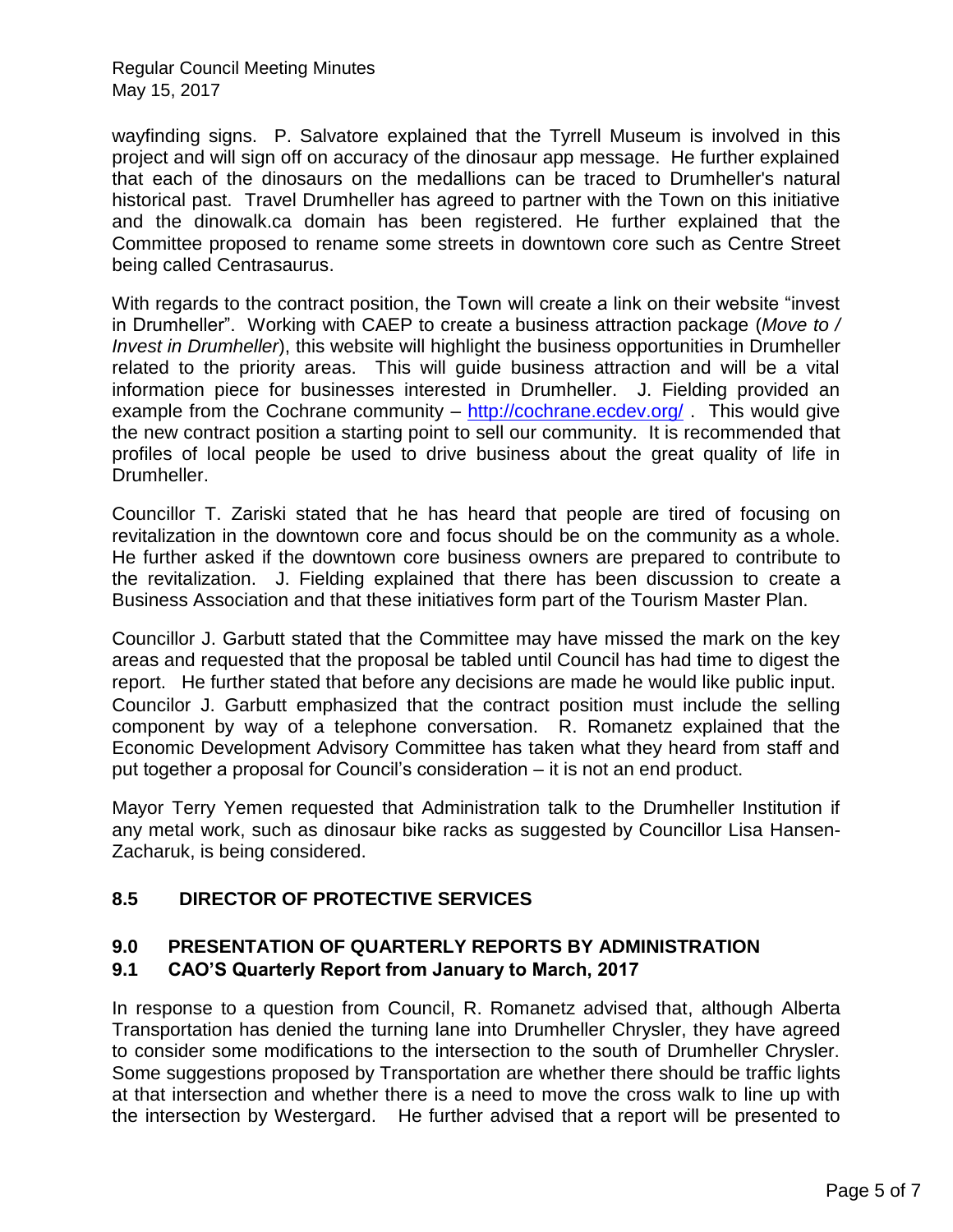Council. Councillor T. Zariski stated that before any modifications are carried out, Transportation would need to consider the students using the intersection.

Councillor J. Garbutt requested that the Community Engagement be a discussion on an upcoming Council Committee agenda. Mayor T. Yemen stated that there is a lack of interest in community engagement both on the part of the residents and Councillors.

# **9.2 Director of Infrastructure Services Report from January to March, 2017**

# **9.3 Director of Corporate Services Report from January to March, 2017**

# **9.4 Director of Community Services Report from January to March, 2017**

In response to a question on whether there is a role for Drumheller Housing Administration with regards to CMHC's affordable housing, P. Salvatore explained that there is a need to put together a shovel ready project.

Councillor J. Garbutt requested that staff promote the Town's Fee Assistance Program to school resource workers, Inter-agency members, etc. He further complemented the BCF staff for their increases in programming which results in an incredible value for the membership.

# **9.5 Director of Protective Services Report from January to March, 2017**

In response to a question from Council, G. Peters advised that the speed trailer is now being managed by the Town and will be placed in a different location. He further asked Council for their suggestions on placement.

It was noted that 37% of fire department call outs are false alarms. Councillor J. Garbutt asked for a report on the number of call outs.

# **10.0 PUBLIC HEARING DECISIONS**

- **11.0 UNFINISHED BUSINESS**
- **12.0 NOTICE OF MOTION**
- **13.0 COUNCILLOR REPORTS**

# **14.0 IN-CAMERA MATTERS**

**MO2017.59** Hansen-Zacharuk, Garbutt moved to go in camera at 6:22 PM. Carried unanimously.

#### 14.1 Land Matter